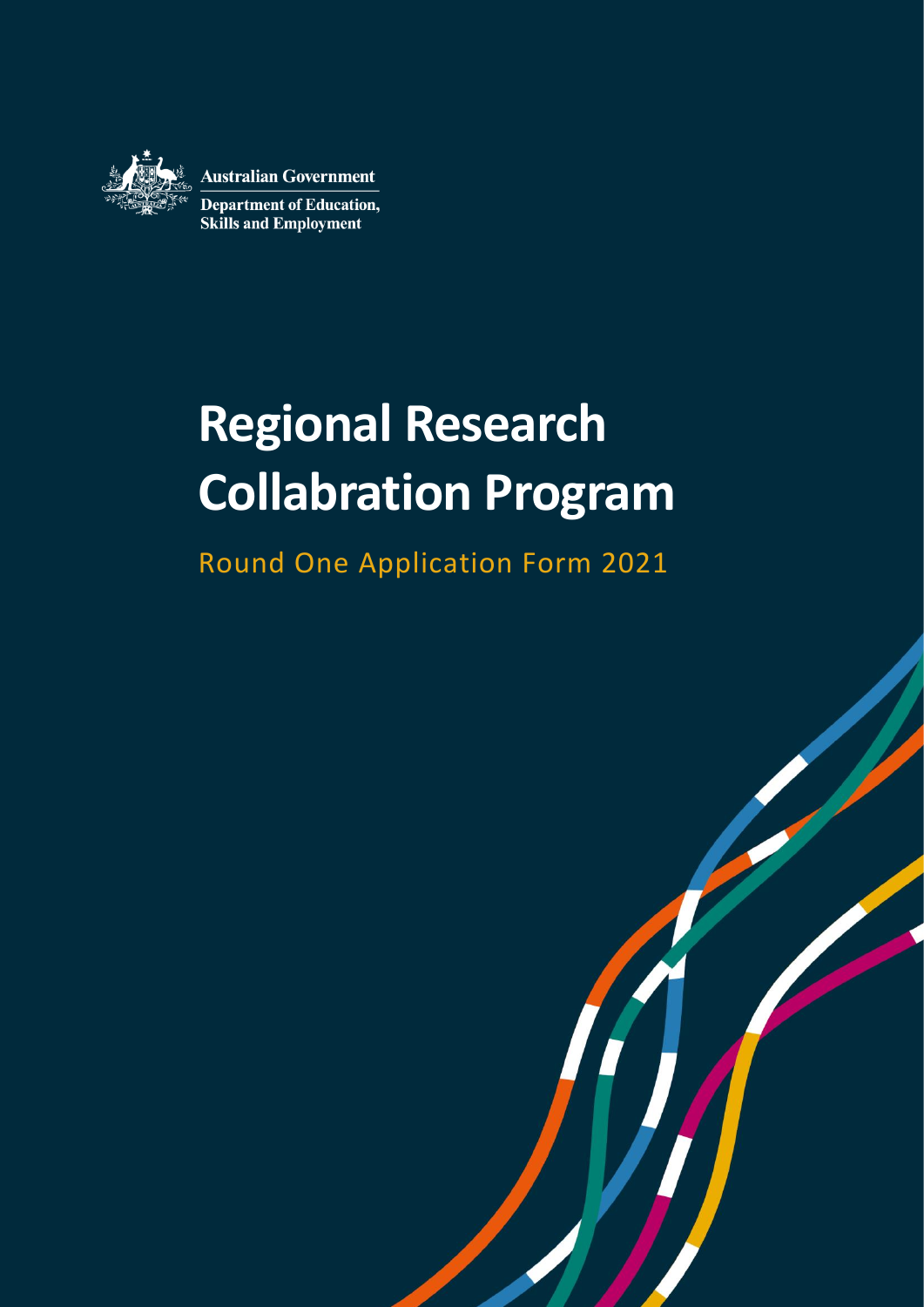# **Contents**

| 4.1 |                                                                       |
|-----|-----------------------------------------------------------------------|
| 4.2 |                                                                       |
| 4.3 |                                                                       |
| 4.4 |                                                                       |
| 4.5 |                                                                       |
| 4.6 |                                                                       |
|     |                                                                       |
| 4.8 |                                                                       |
| 4.9 |                                                                       |
|     |                                                                       |
|     |                                                                       |
|     |                                                                       |
|     |                                                                       |
|     | Name/s and details of the Table A or B HESA higher education partner5 |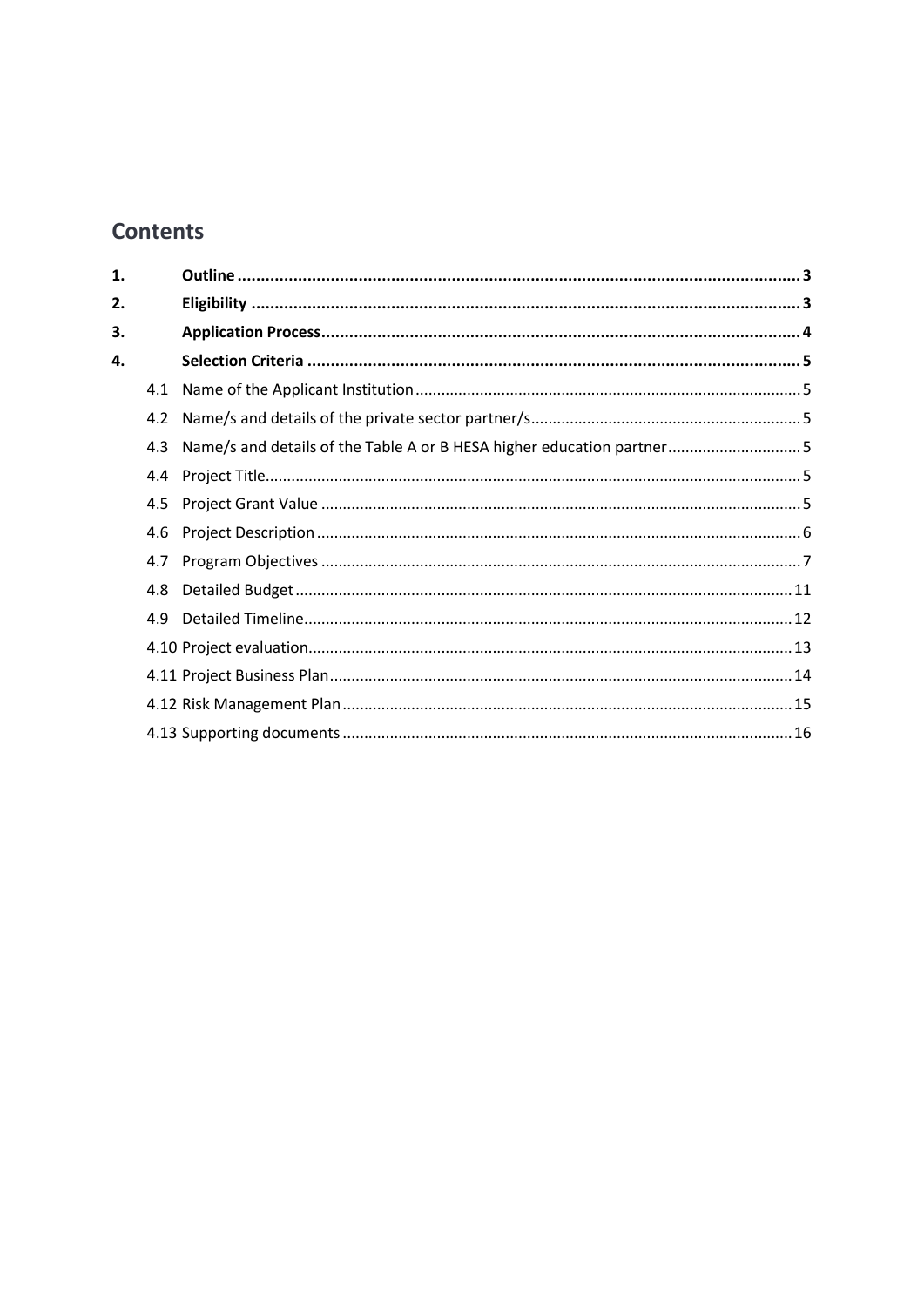# <span id="page-2-0"></span>**1. Outline**

The Australian Government's Job-ready Graduates package announced on 19 June 2020 included a measure to 'enhance the research capacity of regional universities'. This measure will be delivered as the Regional Research Collaboration (RRC) Program. The RRC Program will fund research collaboration between regional universities, industry and other higher education providers to help regional universities to develop their research strengths. The RRC Program will be administered by the Department of Education, Skills and Employment ('the Department').

This Application Form should be read alongside the RRC Program Guidelines available at [http://www.dese.gov.au/regional-research-collaboration-program.](http://www.dese.gov.au/regional-research-collaboration-program)

# <span id="page-2-1"></span>**2. Eligibility**

The RRC Program is open to institutions listed in Table A of HESA which, in 2019 (Section 3.2):

- i had a higher than average proportion of Equivalent Full-time Student Load (EFTSL) (Commonwealth Supported Places) for students enrolled at their regional campuses, or
- ii had their main campus located in a regional or remote area as defined by the Australian Statistical Geography Standard (ASGS) classifications.

To be eligible, only applications listed in Section 3.2 of the RRC Program Guidelines can apply and must also include:

- i. a private sector partner from a regional area
- ii. a higher education provider listed in Table A or B of HESA whose inclusion will demonstrably lift skills in the eligible institution.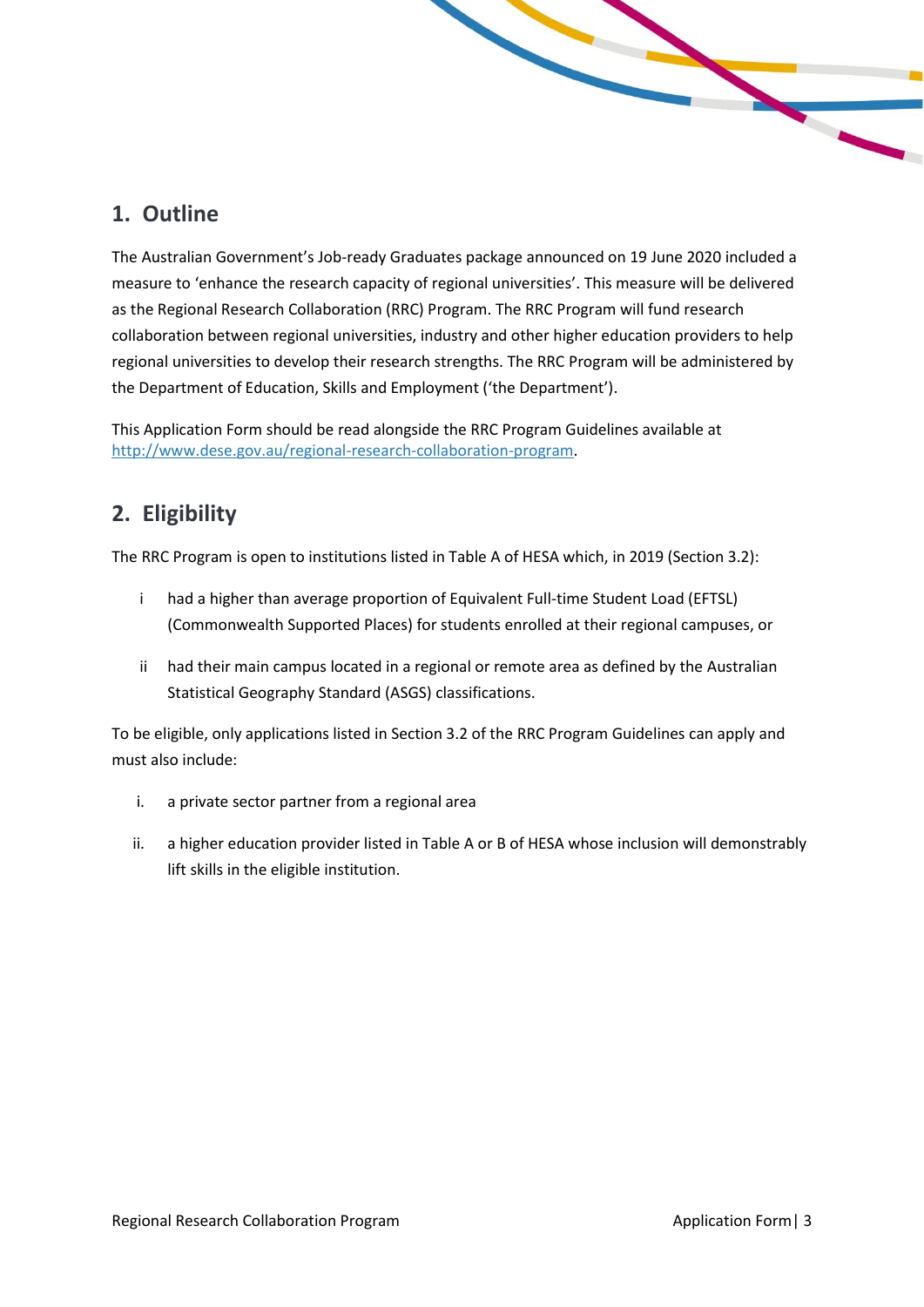# <span id="page-3-0"></span>**3. Application Process**

Applications for the RRC Program will open on 7 April 2021, with applications closing at 5.00pm AEST on 18 May 2021. The department expects to notify applicants of outcomes in June 2021 with approved projects to commence from the second half of 2021.

Applications for RRC Program will be a one-step process. Successful projects will be selected via a competitive process through annual selection rounds.

There is no set duration for RRC Program projects. Funding from the RRC Program will initially be awarded for up to three years. High performing projects may receive funding for a further two years (i.e. five years in total from commencement). RRC Program applications must describe expected outcomes both within and beyond the lifetime of project proposed.

Applications will be assessed by a panel made up of departmental officers which may include external representatives. The department will make recommendations to the Minister for Education and Youth on which RRC Program projects should receive funding, with successful projects to be determined and announced by the Minister. The lead institution will be notified in writing prior to any announcement.

Late submission applications will be considered only in exceptional circumstances beyond the lead institution's control. The department will accept late applications only if there is sufficient time to adequately assess such applications. The department's decision with respect to the consideration of late applications will be final. The lead institution will be informed in writing of the department's decision. No other correspondence in relation to the decision will be entered into.

Your application must contain a letter of support signed by the University's (Lead Institution) Vice Chancellor.

This Application Form should be submitted to the department as a PDF or word document (along with your letter or letters of support and any additional supporting documents) and sent to the RRC mailbox: [RRC@dese.gov.au.](mailto:SURF@dese.gov.au)

Any questions about the application process should be sent to the RRC mailbox: [RRC@dese.gov.au.](mailto:RRC@dese.gov.au)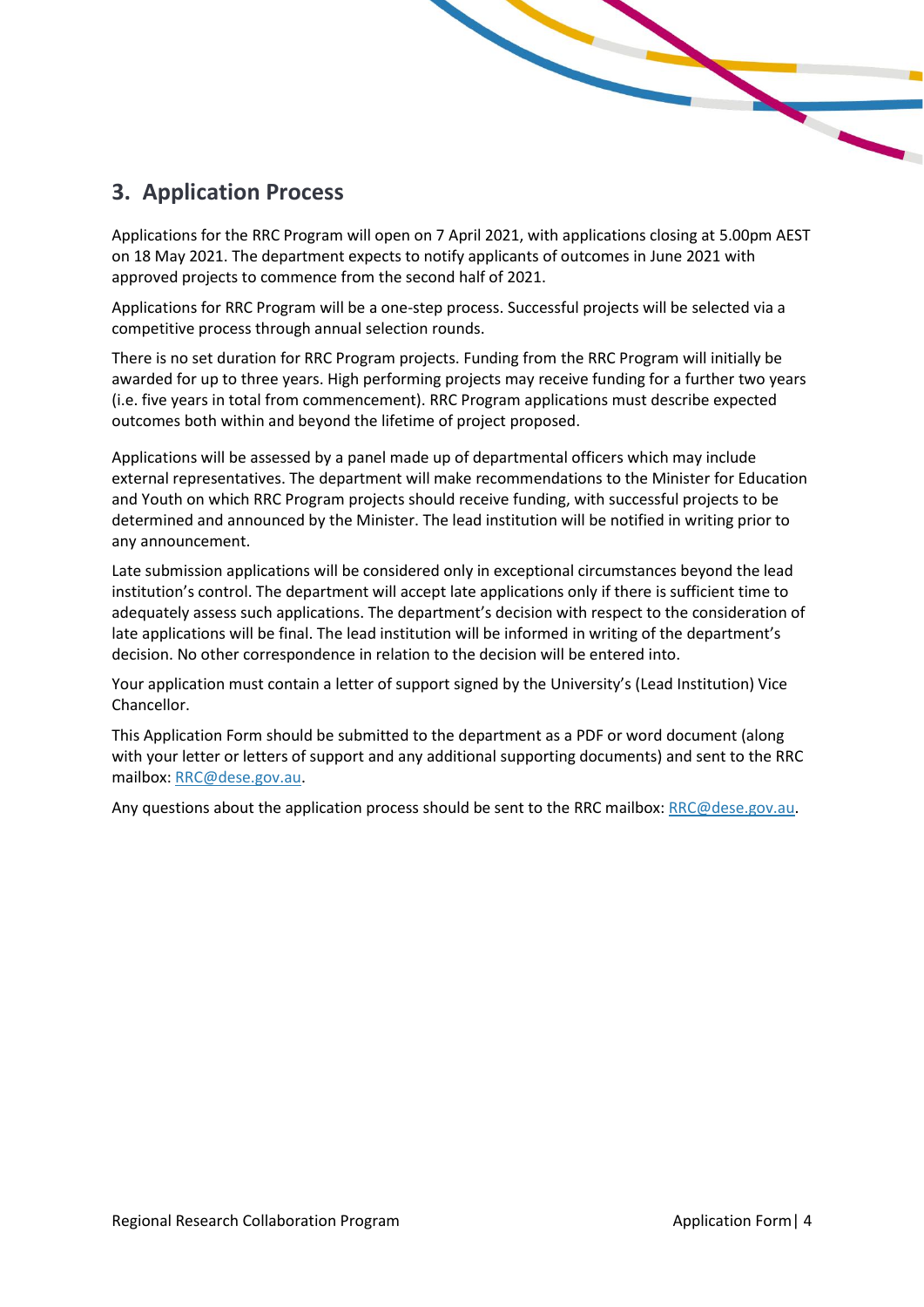# <span id="page-4-0"></span>**4. Selection Criteria**

No weighting will be applied to the selection criteria and applications will be considered in their entirety.

#### <span id="page-4-1"></span>**4.1 Name of the Applicant Institution**

Enter response here

### <span id="page-4-2"></span>**4.2 Name/s and details of the private sector partner/s**

Enter response here

## <span id="page-4-3"></span>**4.3 Name/s and details of the Table A or B HESA higher education partner, including the beneficial skills transfer**

Enter response here

#### <span id="page-4-4"></span>**4.4 Project Title**

Enter response here

#### <span id="page-4-5"></span>**4.5 Project Grant Value**

Please provide the proposed grant amount for the project

Requested Grant Value: | Insert grant value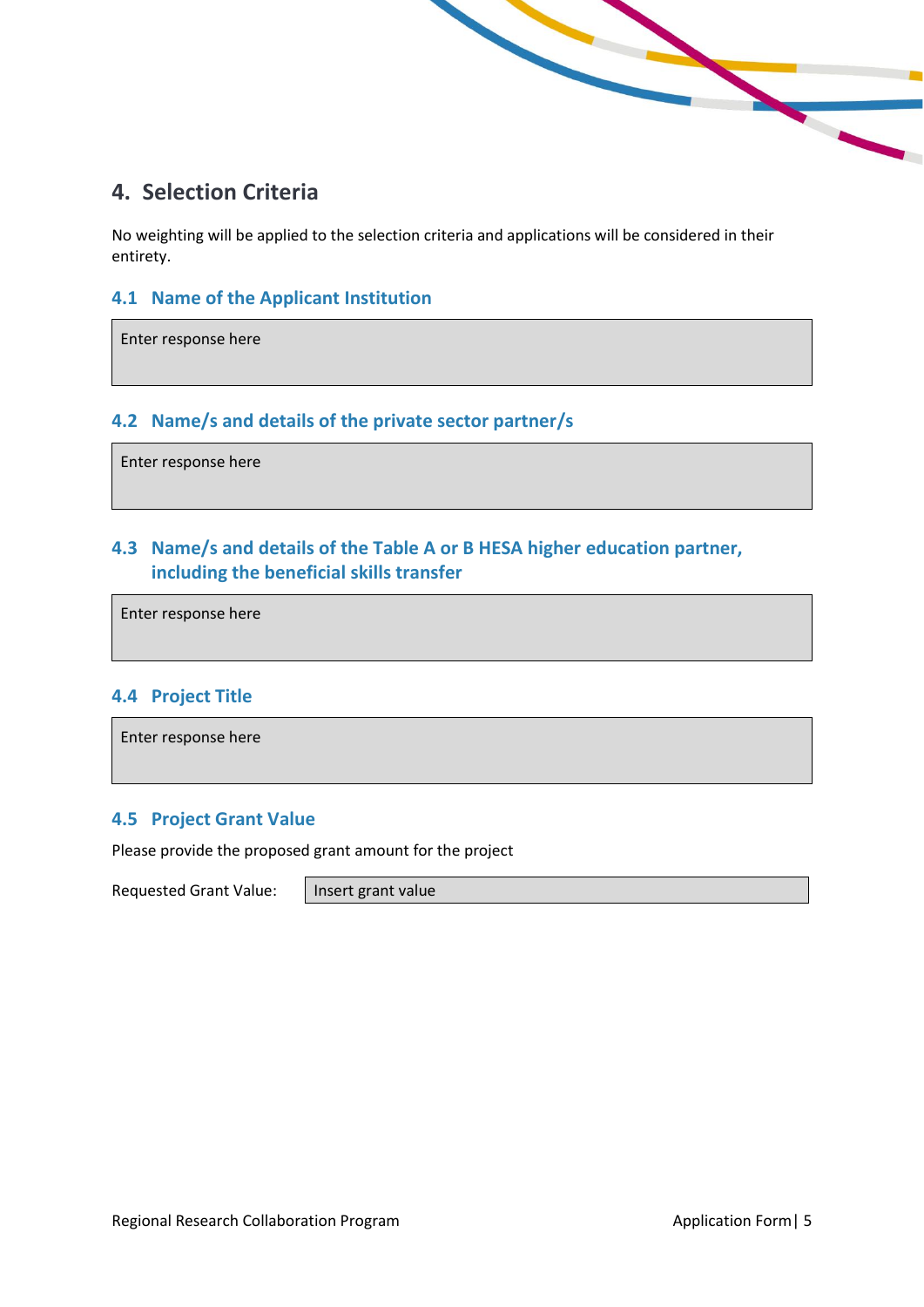## <span id="page-5-0"></span>**4.6 Project Description**

Provide a description of the proposed project (which may have more than one element). Please include information about all the proposed partners and their roles, high level objectives and the expected outcomes, impacts and benefits arising from the project.

(One page limit)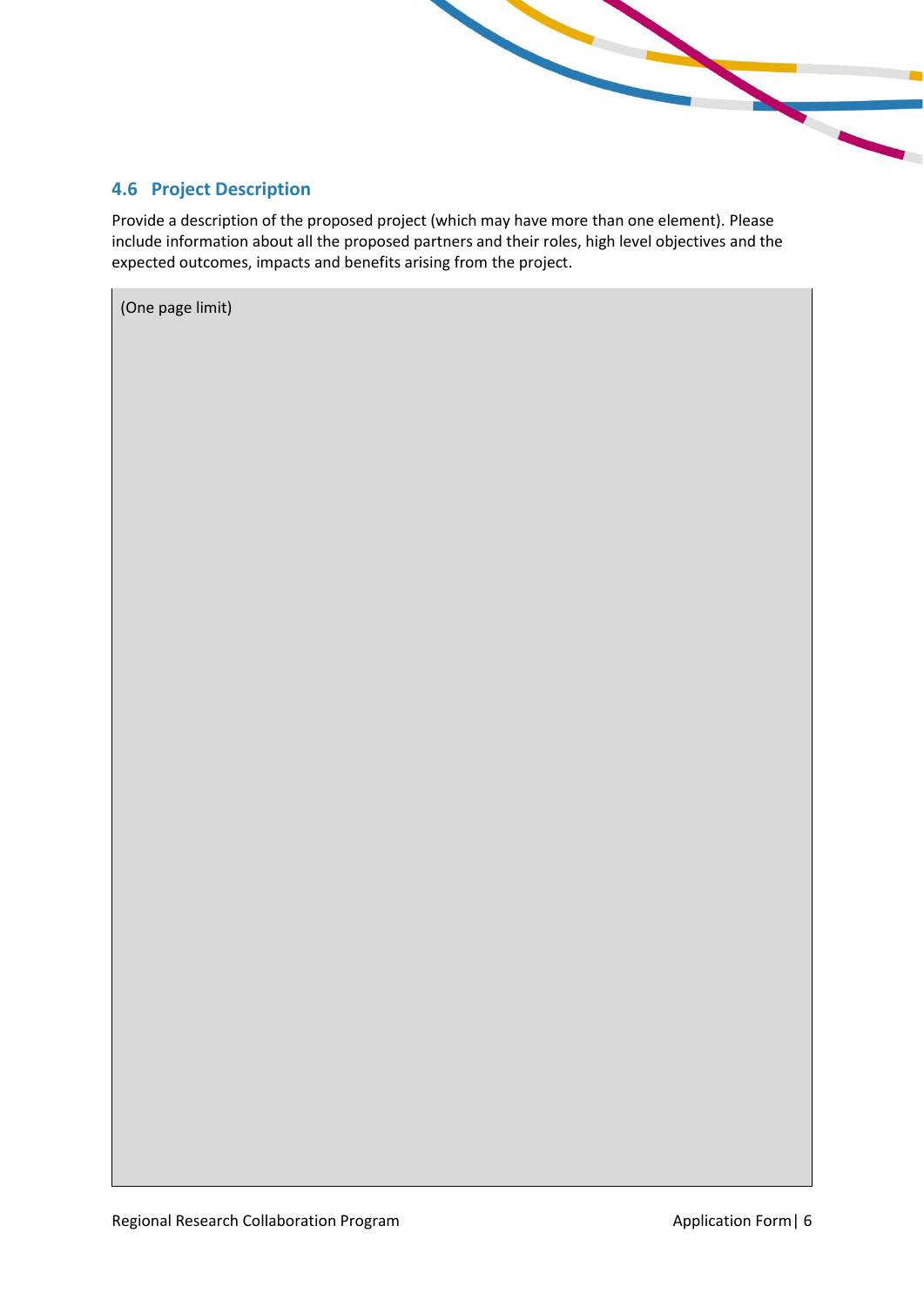#### <span id="page-6-0"></span>**4.7 Program Objectives**

i. Describe in detail how the project will meet the RRC Program objectives (as set out in Section 2 of the Guidelines). Please include information about the development of research skills at the lead university and describe the balance of activities between regional, remote and other areas.

(One page limit)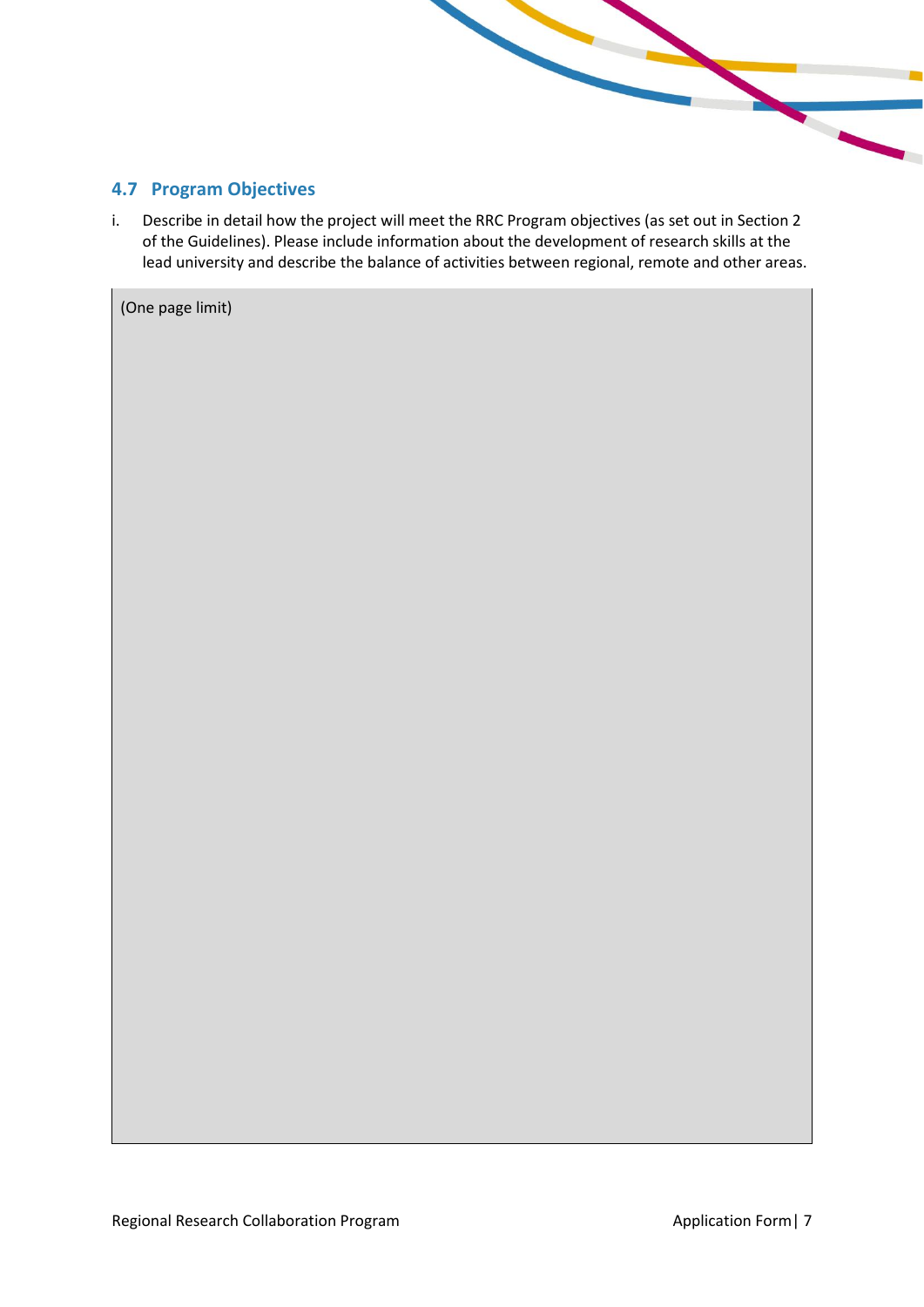- ii. Describe how the project will support:
	- the strategic direction of the participating institutions;
	- local and regional priorities; and
	- the National Science and Research Priorities.

(Half page limit)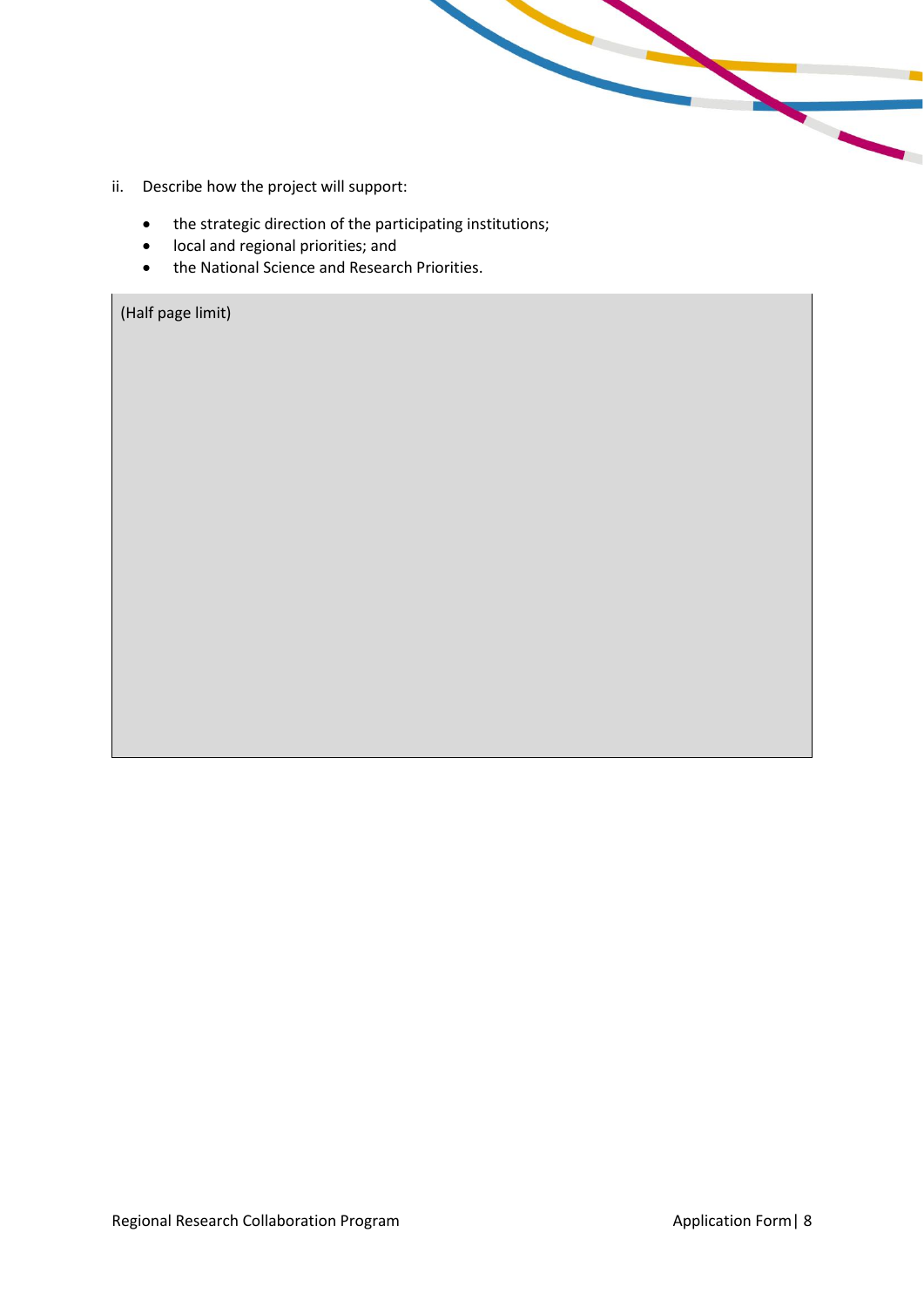iii. Describe the capacity of the lead institution and partner organisations to deliver the Research and Development (R&D) elements of the project, including the ability of the staff employed or proposed to be employed.

(Half page limit)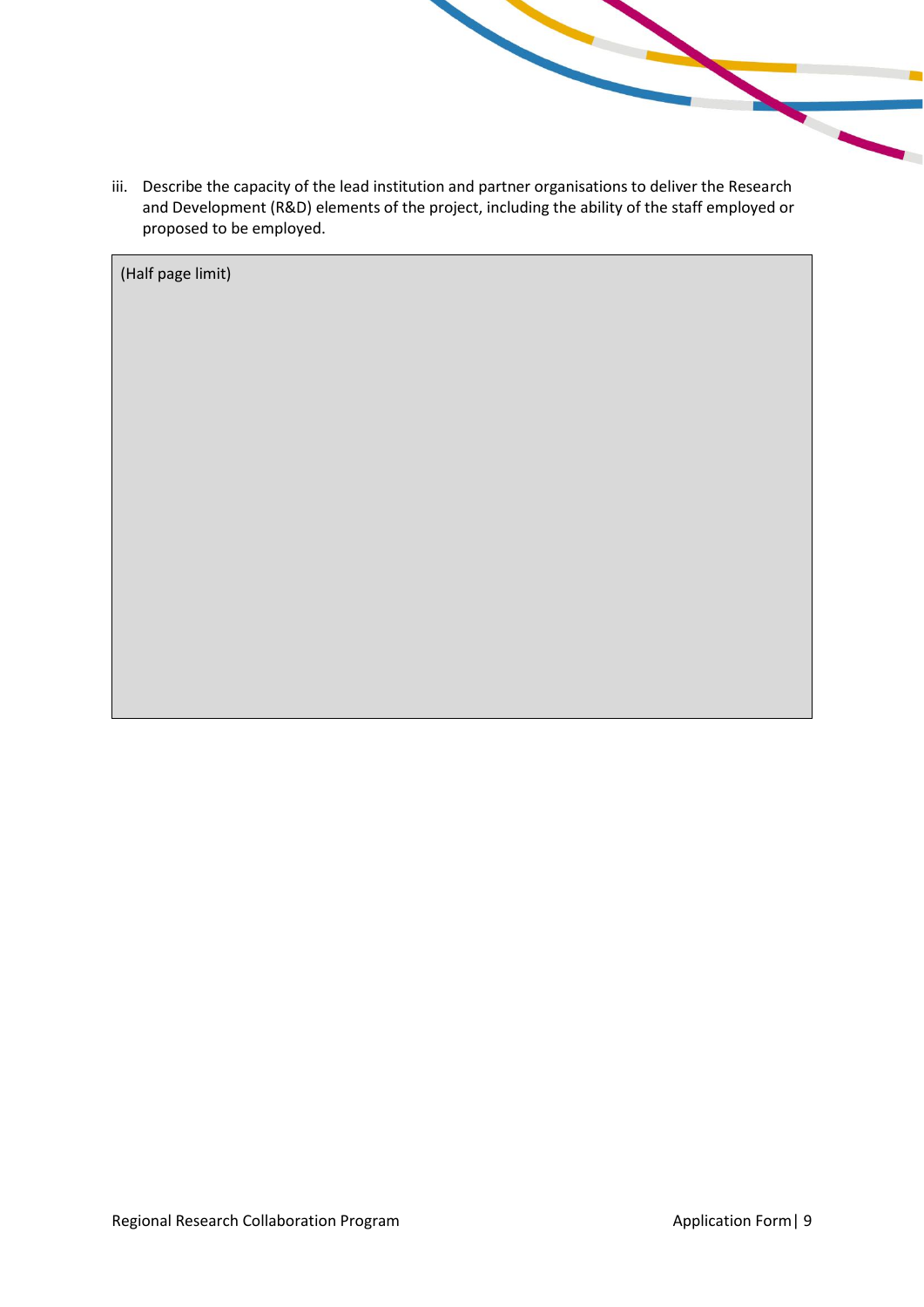- **iv.** Describe the expected long-term outcomes and impact of the project, including how these outcomes will be sustained after the funding of the project ends. Outcomes may include (but not limited to):
	- long-term partnerships, including formal partnership agreements for R&D and/or commercialisation;
	- skills development, including the expected skills transfers and the subsequent application of these skills;
	- educational outputs, including increased regional and remote enrolments, and increased higher degree by research completion rates;
	- research outputs, including improved publication and citation rates;
	- commercial outputs, including creation or improvement of products, employment, firms and businesses, business investments and sales; and
	- other benefits, to be identified and justified by the applicant.

|  | (One page limit) |
|--|------------------|
|  |                  |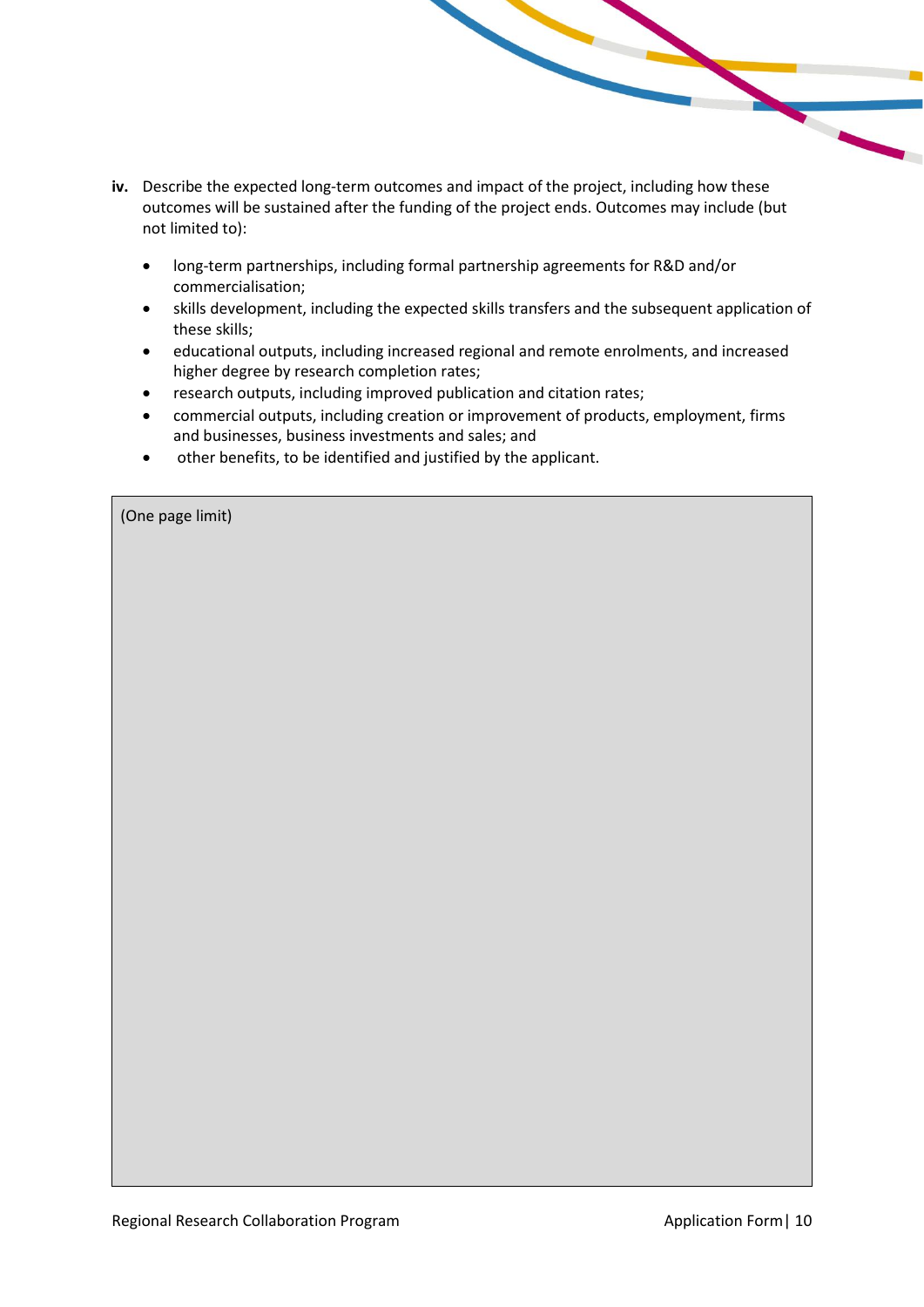#### <span id="page-10-0"></span>**4.8 Detailed Budget**

Please provide a detailed budget for the proposed project and include (at a minimum) the following information: project development; project salaries; project operational costs; project management; stakeholder engagement; project infrastructure.

Please Note: The RRC Program will not duplicate funding for research, including infrastructure, already funded by the Commonwealth. The Department reserves the right to determine if a RRC Program project duplicates or is likely to duplicate research being funded by another Commonwealth source.

Please provide a rationale as to why the proposed project should be funded through the RRC Program, rather than from other sources.

(Half page limit)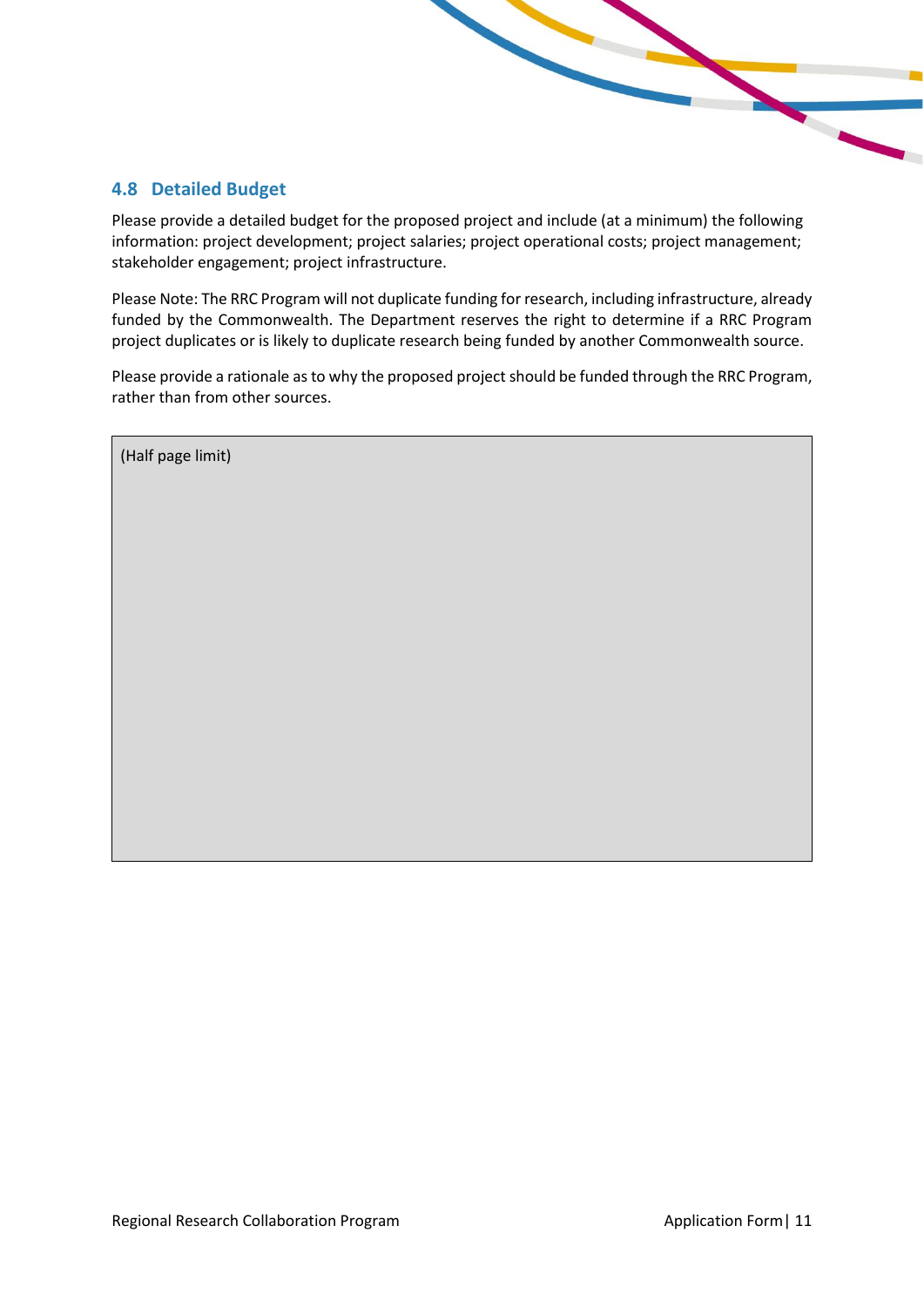## <span id="page-11-0"></span>**4.9 Detailed Timeline**

Please provide a detailed timeline of your proposed project, including key milestones and measurable outcomes.

| Year by<br>Year<br>breakdown | <b>Key</b><br>activities | <b>Measurable outcomes</b> | Measure(s) | Anticipated<br>key<br>milestones |
|------------------------------|--------------------------|----------------------------|------------|----------------------------------|
| <b>MM 202X</b>               |                          |                            |            |                                  |
|                              |                          |                            |            |                                  |
|                              |                          |                            |            |                                  |
|                              |                          |                            |            |                                  |
|                              |                          |                            |            |                                  |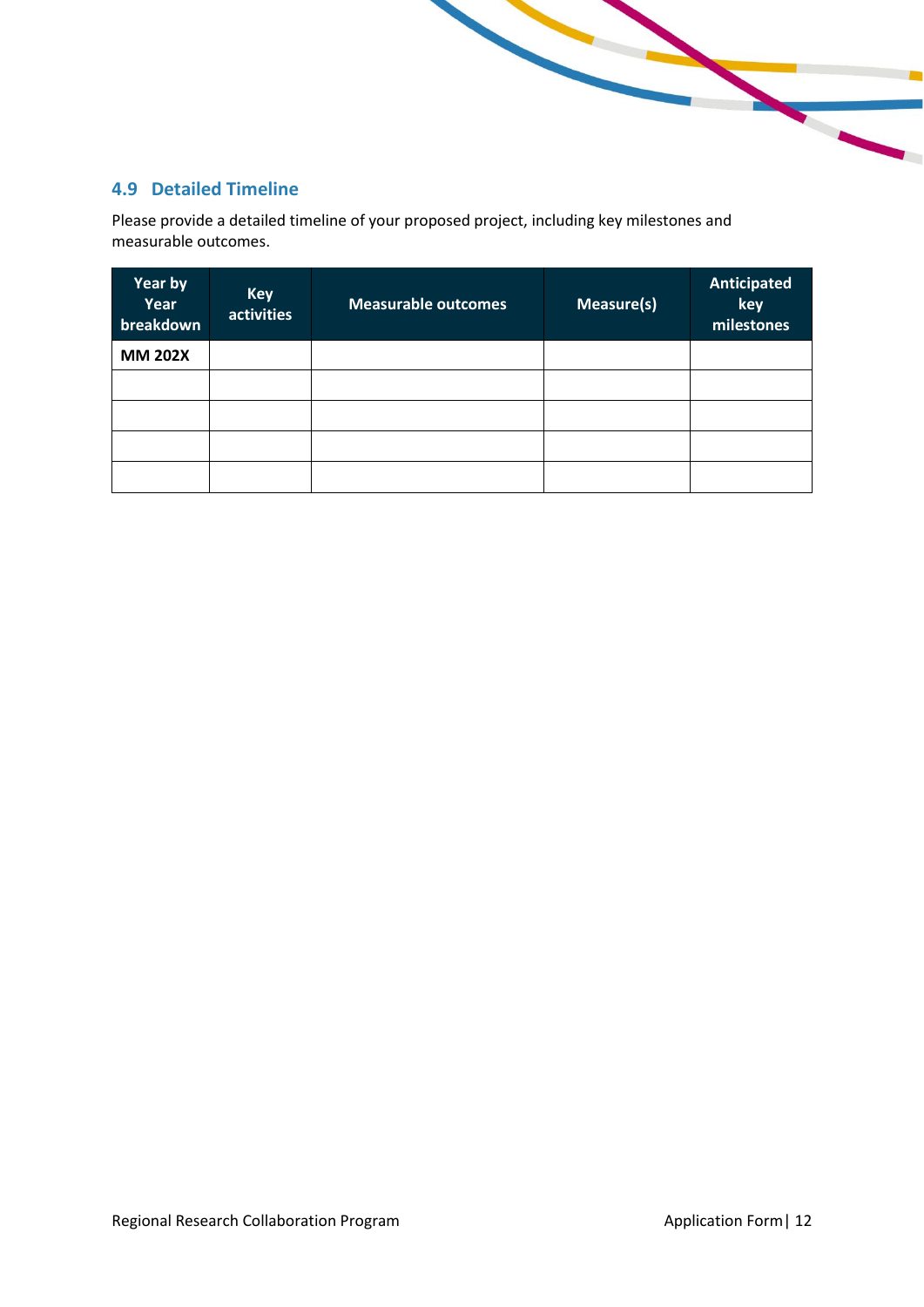<span id="page-12-0"></span>

Please provide a description of how the proposed project will be evaluated, including types of data and other information to be collected on project outcomes.

(Half page limit)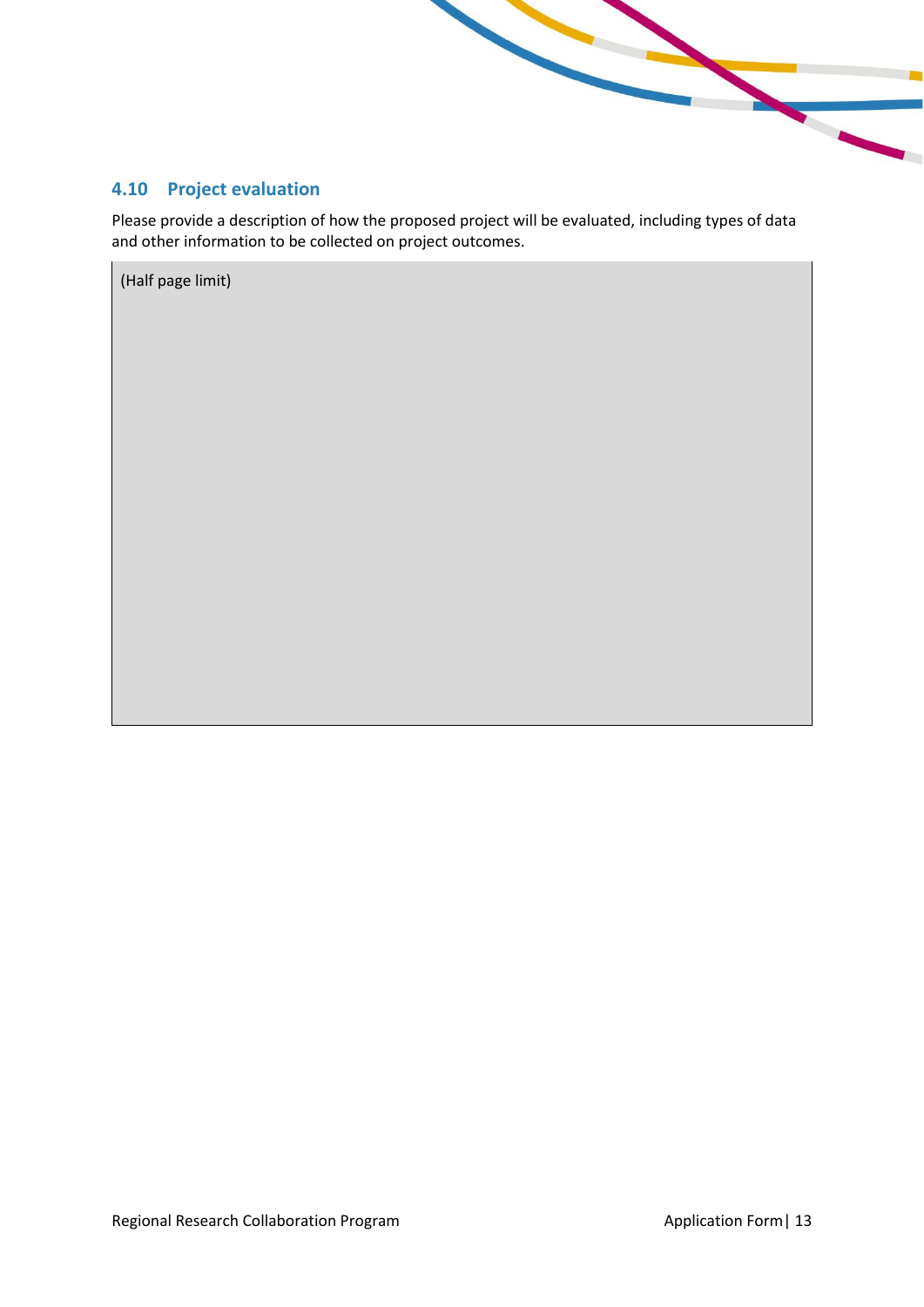

## <span id="page-13-0"></span>**4.11 Project Business Plan**

Please provide a business plan that sets out governance arrangements (including partnership or other agreements) for the proposed project.

(One page limit)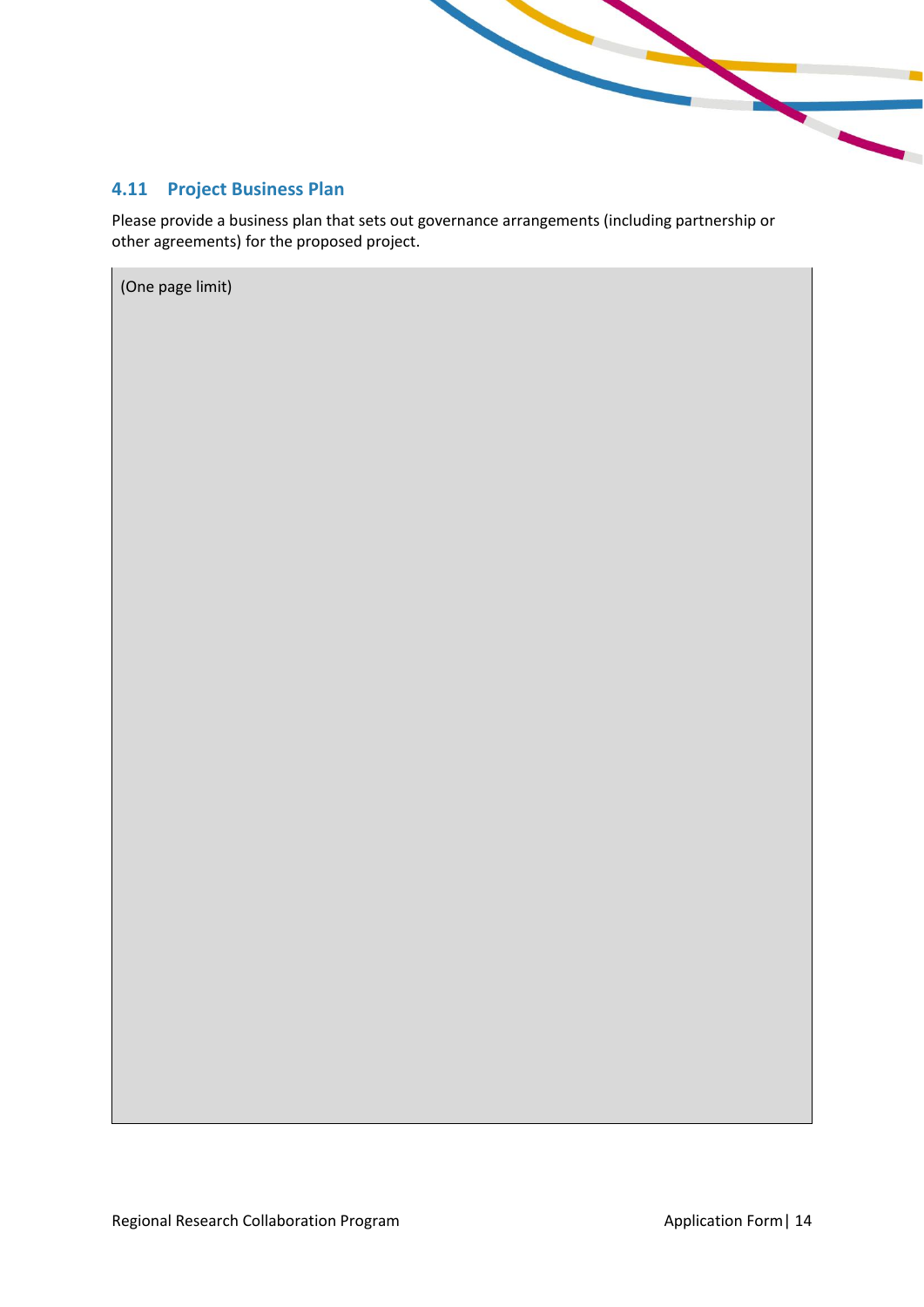# <span id="page-14-0"></span>**4.12 Risk Management Plan**

| <b>Risk Identified</b> | Likelihood (Rare/<br>Unlikely/Possible/<br>Likely/ Almost Certain) | <b>Consequence for</b><br>the project<br>(Minimal/<br>Minor/Moderate/<br>Major/Severe) | Risk level (Low/<br>Moderate/High/<br>Extreme) | <b>Risk</b><br>mitigation<br>strategies |
|------------------------|--------------------------------------------------------------------|----------------------------------------------------------------------------------------|------------------------------------------------|-----------------------------------------|
|                        |                                                                    |                                                                                        |                                                |                                         |
|                        |                                                                    |                                                                                        |                                                |                                         |
|                        |                                                                    |                                                                                        |                                                |                                         |
|                        |                                                                    |                                                                                        |                                                |                                         |

 $\overline{\phantom{a}}$